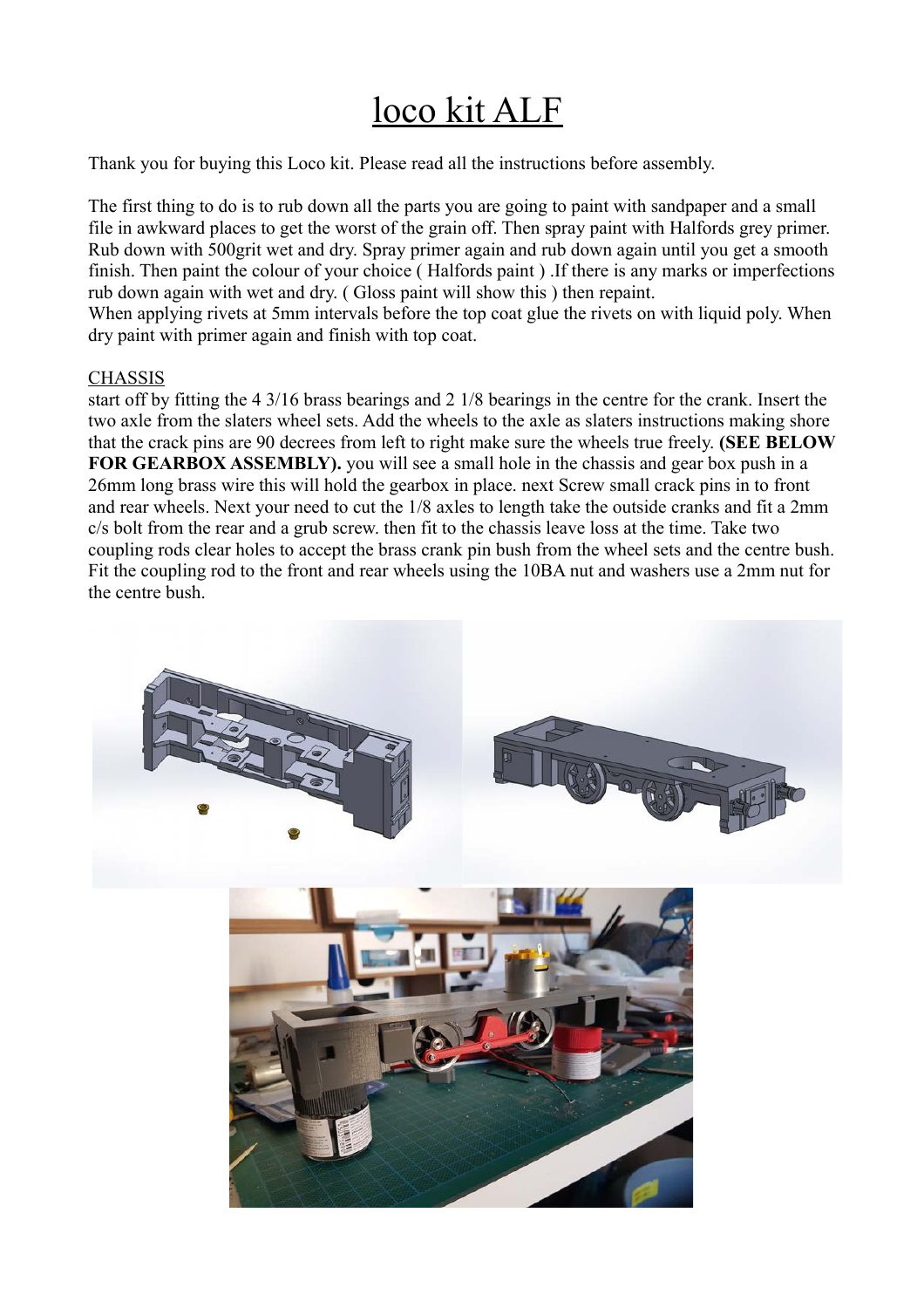## GEARBOX AND MOTOR 6 TO 15 VOLT

Test fit the 2 3/16 brass bearings from the outside of the gearbox housing take the axle and fit in to the bearings then glue the bearings in places with superglue.

test fit the brass gear on the axle, and remove any burrs from the hole for the grub screw with a fine file.

Hold the brass gear in the centre of the gearbox, slide the axle in though one bearing, through the gear, and out of the other bearing.

Centre the axle so that equal amounts protrude from each side, then tighten the grub screw on the gear.

Test fit the steel worm gear to the motor axle, with the grub screw closest to the motor. Remove any burrs from the hole for the grub screw with a fine file if necessary.

Tighten the grub screw to fix the worm gear on the motor shaft.

Push the motor unit in to the back of the housing, so the steel gear meshes with the brass one. Insert the 2 x 2.5mm cross-head screws through the housing and into the motor, and loosely tighten them. Oil the bearings and the gears with light engine oil.

Test the motor with a low voltage (say 3v) initially, to ensure correct meshing of the gears. The slots in the housing allow movement of the motor to get the right meshing of the gears for smooth running.

Tighten the 2 cross-head screws – and test again on full operating voltage, in forward and reverse directions.

The assembled motor / gearbox / axle unit is then ready to be installed in the model.

Next fit the buffers by glueing to the recess on the chassis. Fit the tanks to the side of the chassis you have 2 front and 2 back will only fit one way.

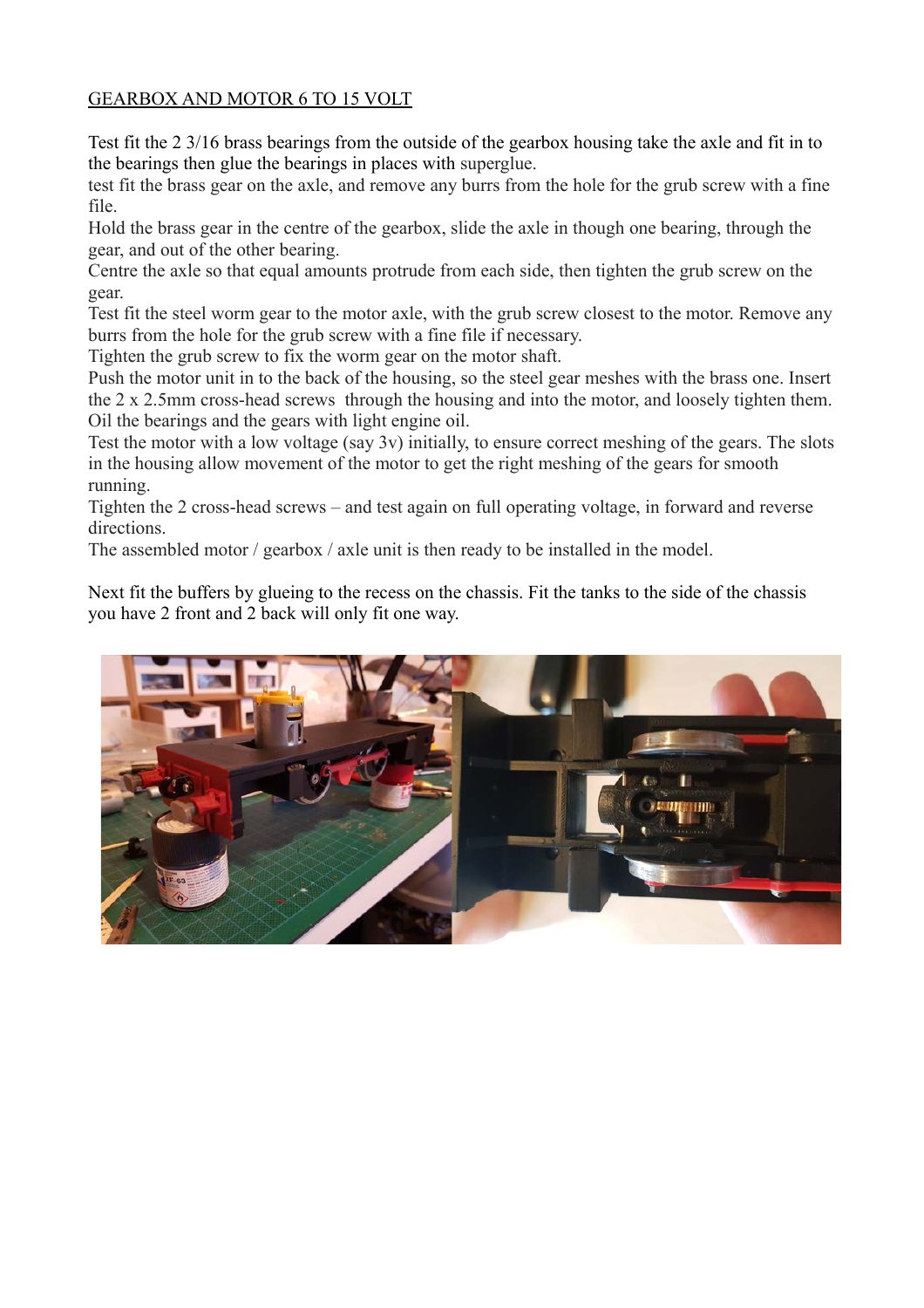Next take the main body and glue on the front and rear panles onecs dry sand and paint black



Next take the laser cut panles and glue them on to the main body (see picture below) gule the rivits and louvre as shown

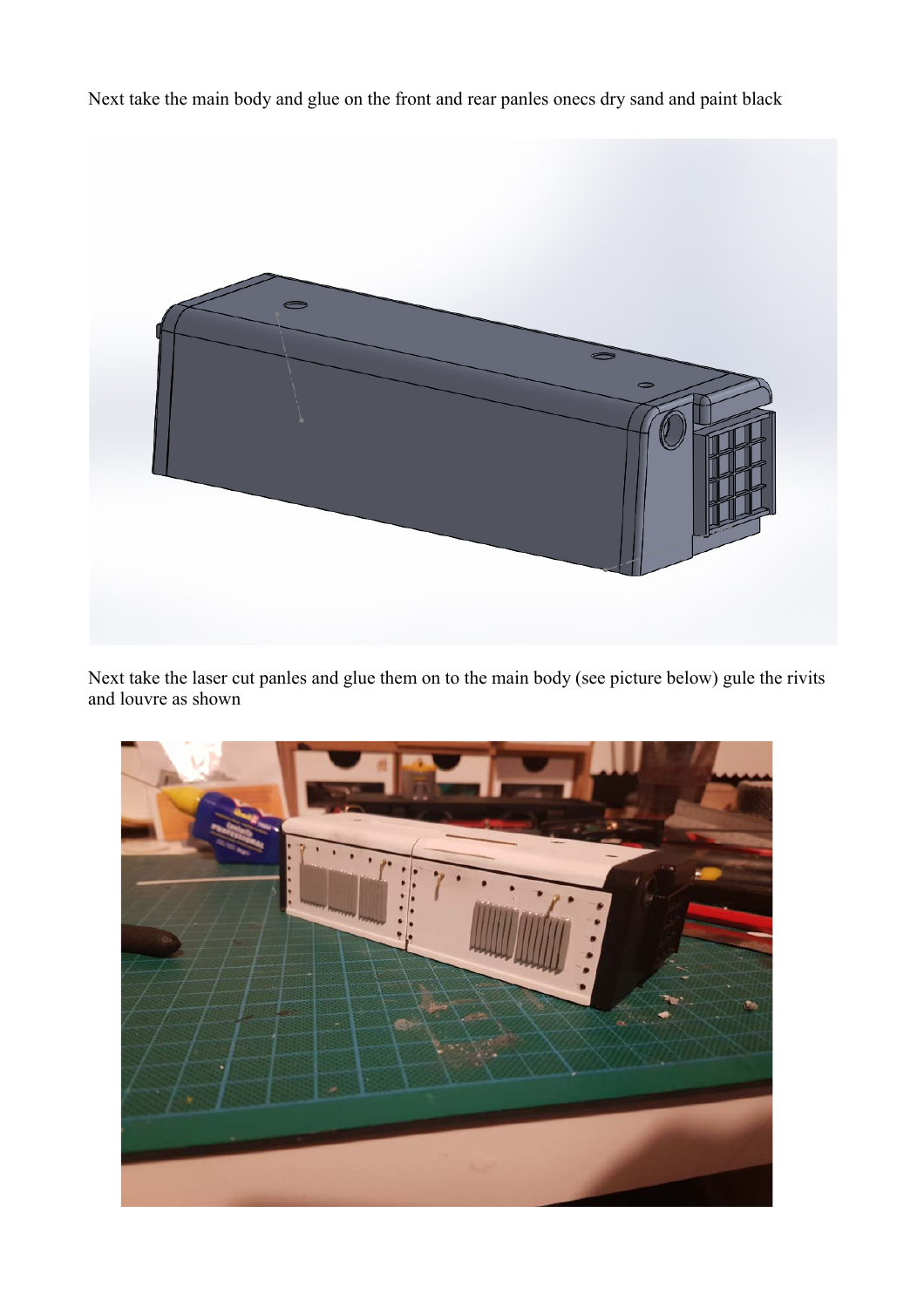use some brass wire to make handles and hinges mask up the body where it is black and paint the body the color of your choice



take the front grill bend up the brass wire to make up the gill as shown take your time in doing this. paint the grill red and glue on to the front of the main body

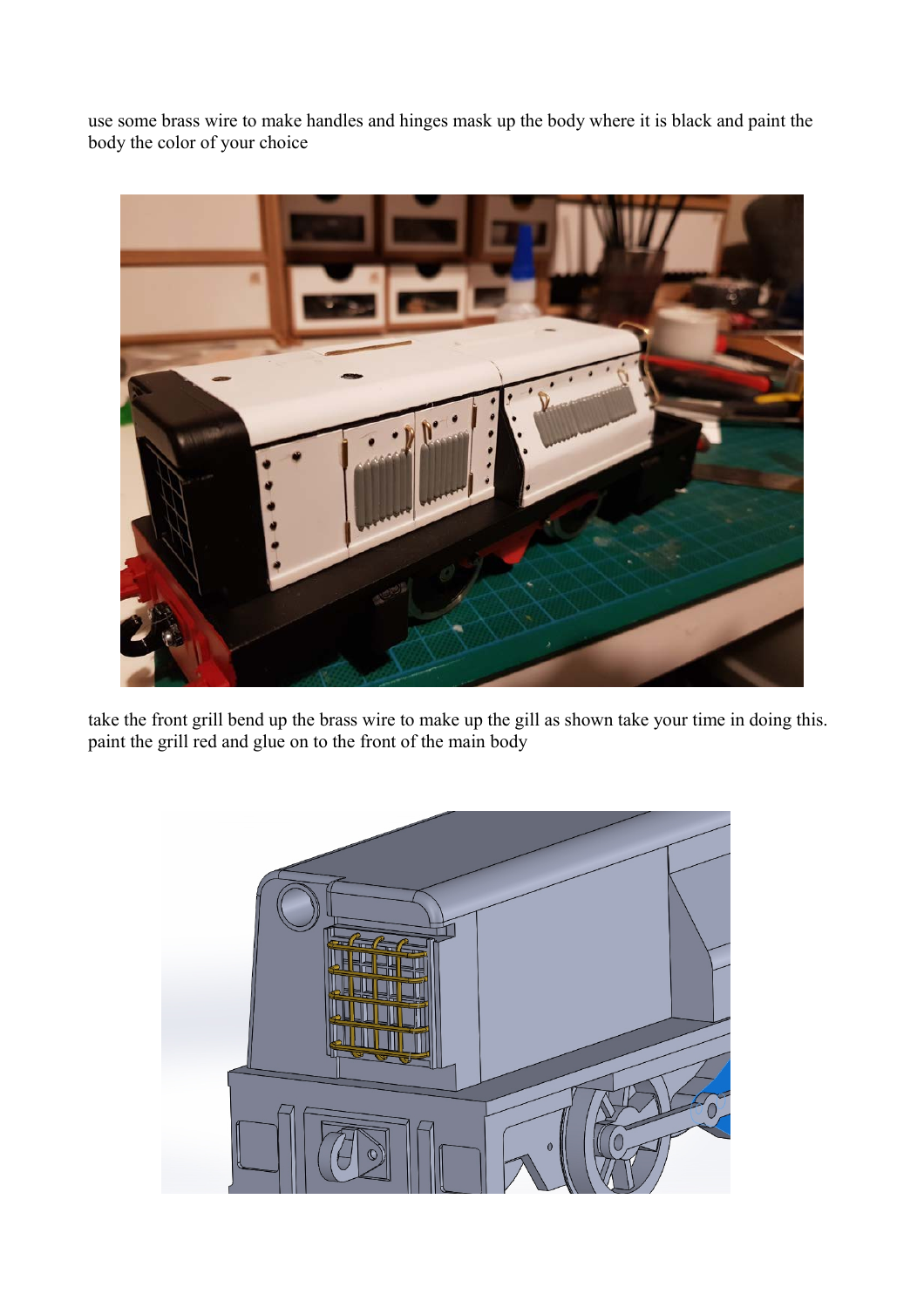

with the kit you have pins to make up the handles for the contrals (see picture below)